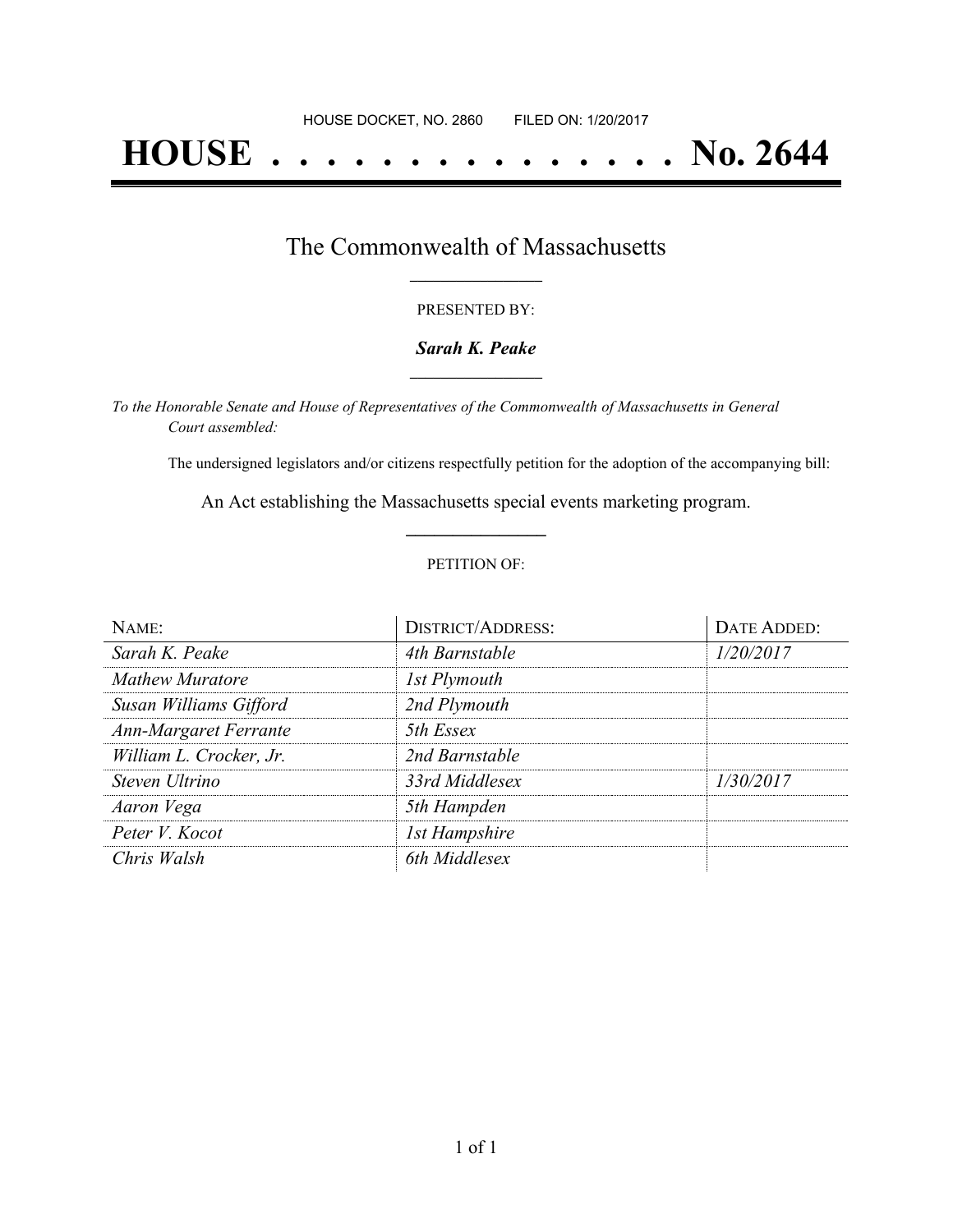## **HOUSE . . . . . . . . . . . . . . . No. 2644**

By Ms. Peake of Provincetown, a petition (accompanied by bill, House, No. 2644) of Sarah K. Peake and others for legislation to establish a special events marketing program within the Office of Travel and Tourism funded by additional assessments on meals and room occupancy taxes. Revenue.

### [SIMILAR MATTER FILED IN PREVIOUS SESSION SEE HOUSE, NO. *2644* OF 2015-2016.]

## The Commonwealth of Massachusetts

**In the One Hundred and Ninetieth General Court (2017-2018) \_\_\_\_\_\_\_\_\_\_\_\_\_\_\_**

**\_\_\_\_\_\_\_\_\_\_\_\_\_\_\_**

An Act establishing the Massachusetts special events marketing program.

Be it enacted by the Senate and House of Representatives in General Court assembled, and by the authority *of the same, as follows:*

- 1 SECTION 1. Chapter 10 of the General Laws is hereby amended by inserting the
- 2 following new section:-

3 Section 35VV. There is hereby established and set up on the books of the Commonwealth

4 a separate fund known as the Massachusetts Special Events Marketing Program (hereafter

5 referred to as "the program"), into which shall be deposited two and a half percent of the

6 revenues received from the tax imposed by section three of chapter sixty-four G, and section

7 twenty-two of chapter five hundred and forty-six of the acts of nineteen hundred and sixty-nine.

8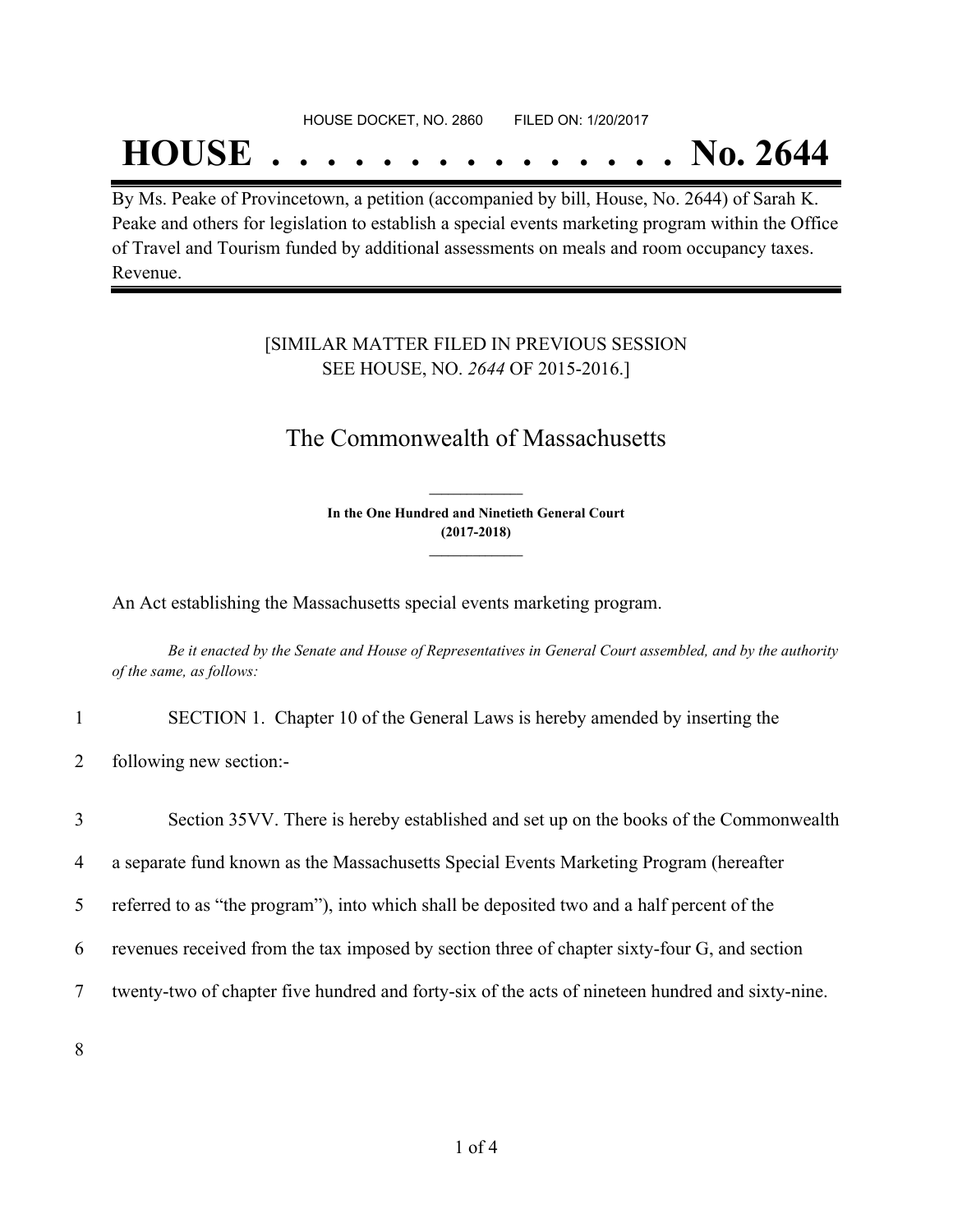| 9  | Said fund shall be administered by the office of travel and tourism (hereafter referred to       |
|----|--------------------------------------------------------------------------------------------------|
| 10 | as "the department"), and shall be the funding source to support special events whose purpose is |
| 11 | to attract out-of-state and international visitors to all regions of the Commonwealth.           |
| 12 | For purposes of definition in this section, an "out-of-state and/or international visitor" is    |
| 13 | defined as a person who travels 50 or more miles one way to a Massachusetts' destination or      |
| 14 | who stays overnight.                                                                             |
| 15 | SECTION 2. All activities of the department in regard to the program shall be                    |
| 16 | coordinated with applicable regional tourism promotion agencies to execute specific marketing    |
| 17 | and advertising plans to attract out-of-state and international visitors while allowing event    |
| 18 | organizers and impacted municipalities the opportunity to develop funding mechanisms for         |
| 19 | operations, logistics, public safety and security costs.                                         |
| 20 | The department shall promulgate guidelines and regulations regarding the disbursement            |
| 21 | of funds for the program. In developing said guidelines and regulations, the department shall    |
| 22 | ensure that:                                                                                     |
| 23 | No more than fifteen percent of the total award may be used for public safety and<br>(a)         |
| 24 | security expenses;                                                                               |
| 25 |                                                                                                  |
| 26 | No more than 20 percent of the total award may be used for administration<br>(b)                 |
| 27 | including professional service fees, such as legal, accounting and event management;             |
| 28 | Priority may be given to new initiatives that occur during typically slow time<br>(c)            |
| 29 | periods for tourism activity; and                                                                |
|    | $2$ of $4$                                                                                       |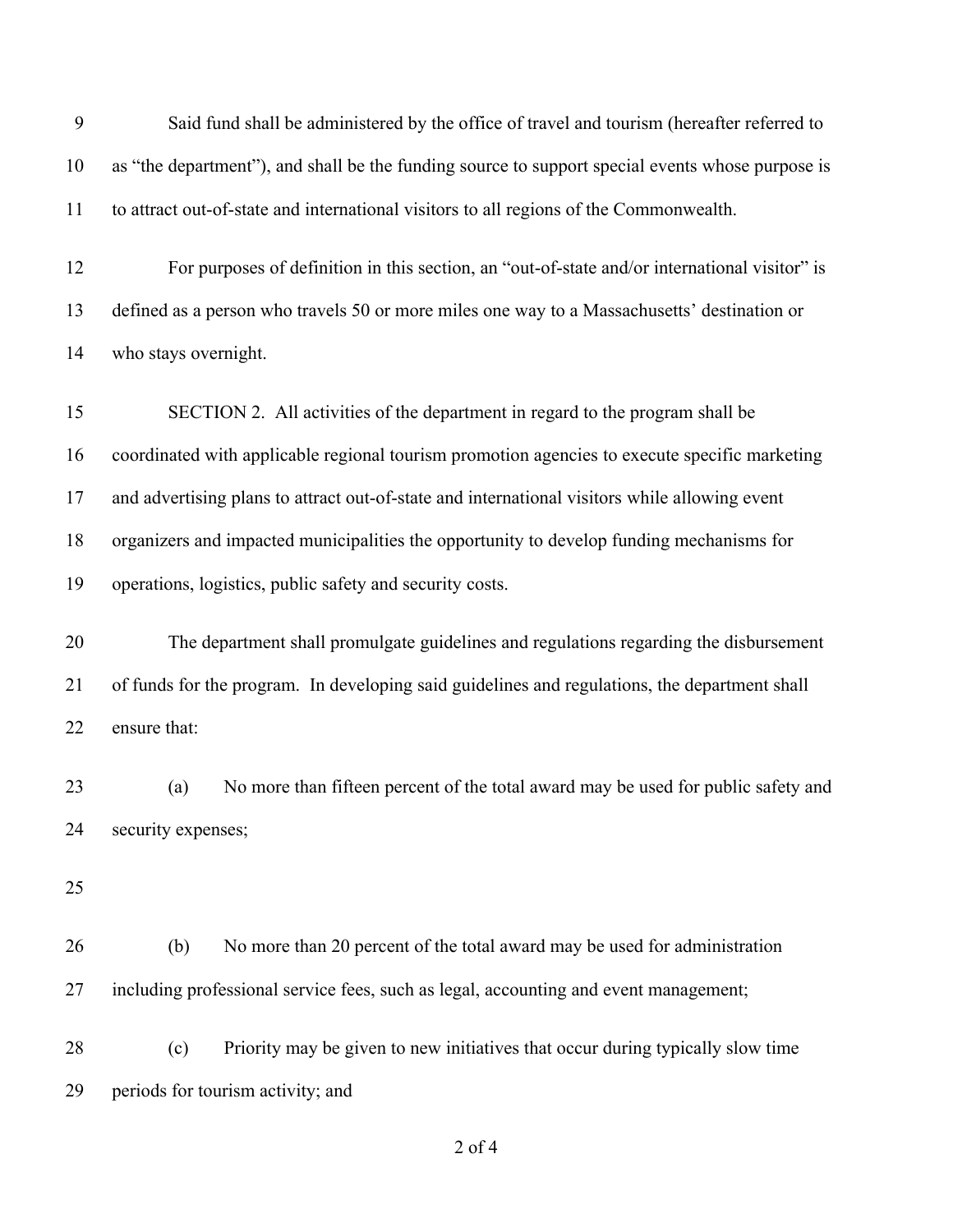| 30 | All event funds awarded by the program shall be presumed to continue<br>(d)                     |
|----|-------------------------------------------------------------------------------------------------|
| 31 | appropriation into the next fiscal year without reauthorization.                                |
| 32 | SECTION 3. All applicants to the program must receive the written endorsement for               |
| 33 | allocation of funds by the applicable regional tourism promotion agency. The Department may     |
| 34 | create applications and written documentation to support the application procedure.             |
| 35 |                                                                                                 |
| 36 | Program applicants must meet the following criteria:                                            |
| 37 | The organization must be a Massachusetts Registered $501(c)6$ or $501(c)3$<br>(a)               |
| 38 | organization;                                                                                   |
| 39 | The event has the potential to generate a 2:1 return on grants received from visitor<br>(b)     |
| 40 | spending;                                                                                       |
| 41 | Grantees that are able to raise a 1:1 dollar match from private sources will have<br>(c)        |
| 42 | priority for program funds;                                                                     |
| 43 | At least fifty percent of marketing activities from the grant must be promotional<br>(d)        |
| 44 | and focused on providing travel information that is associated with the event; and              |
| 45 | Grantees must have a formal partnership with the impacted regional tourism<br>(e)               |
| 46 | promotion agency as well as regional collaborations for promotional effort.                     |
| 47 | SECTION 4. The program will be administered by the department in accordance with all            |
| 48 | applicable laws and regulations including final approval of all grant decisions. The department |